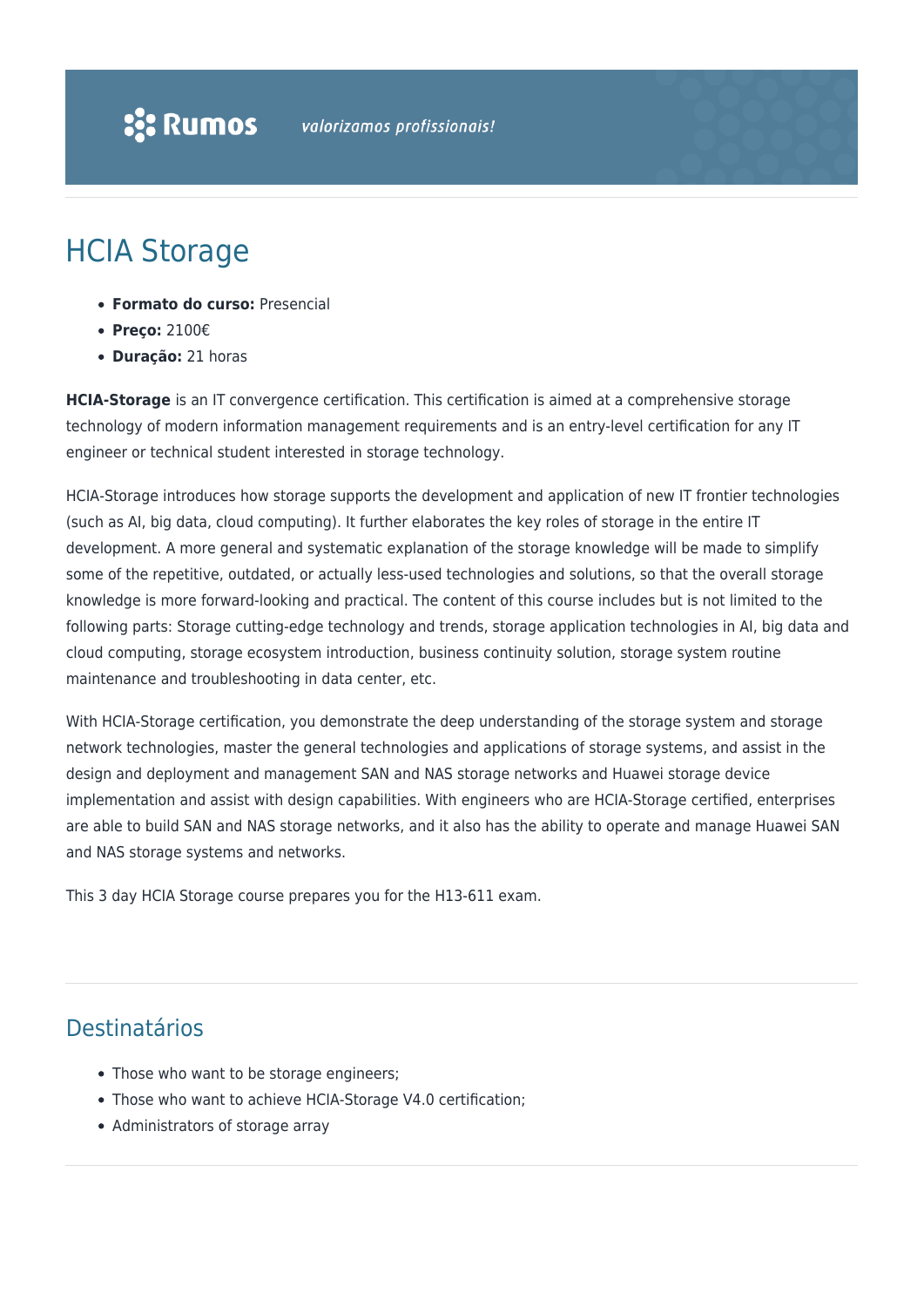## Pré-requisitos

- Have basic network knowledge
- Have basic computer knowledge
- Have basic knowledge of Windows/Linux

### **Objectivos**

Upon completion of this program, the participants will be able to:

- Understand how storage supports the development and application of Cutting-edge new technologies (Such as AI, Big data, cloud computing);
- Understand the key role of storage in the entire IT development;
- Master storage ecosystem knowledge and have a more in-depth and systematic understanding of storage common technical knowledge;
- Master business continuity technology and application knowledge, and have a deeper understanding of the data center backup solution and disaster recovery solution;
- Perform data center storage management and maintenance operations.

### Programa

#### **Storage cutting-edge technology and trends**

- Storage definition and development history
- Storage technology evolution
- Storage frontier technology
- Storage products and solutions

#### **Storage application technologies in AI, Big data and cloud computing**

- ICT technology development trend
- Cloud computing storage application technology
- AI and big data storage application technology

#### **Storage ecosystem introduction**

- ICT architecture
- Storage system structure
	- o Storage System Architecture
	- o Storage components
	- Huawei storage product introduction
- Introduction to common storage protocols
	- o SAN storage protocols: SCSI, iSCSI, FC, SAS, IB, FCOE, etc.
	- o NAS Storage Protocol: CIFS, NFS, FTP, HTTP, etc.